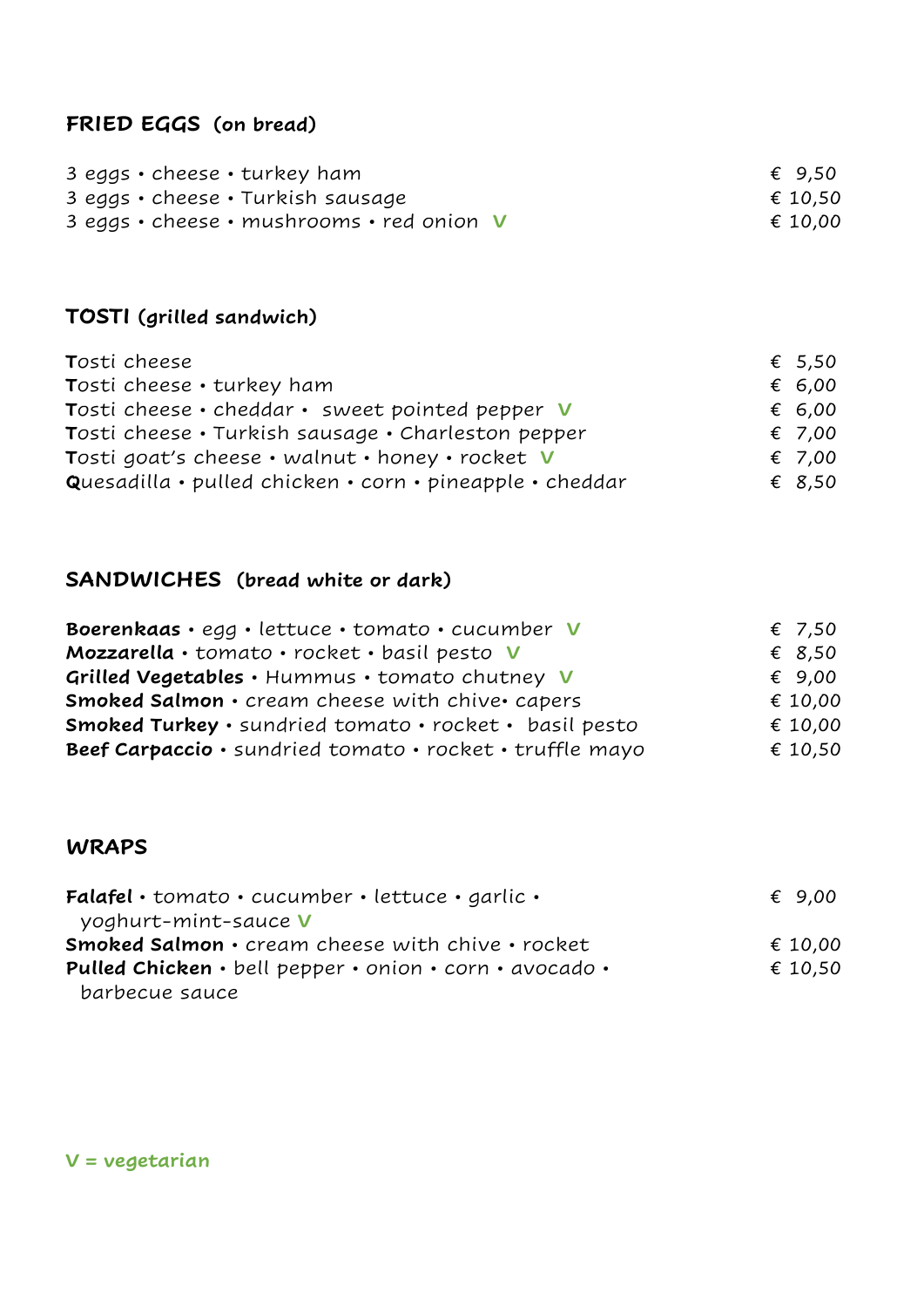#### **SOUP (with bread)**

| Lentil soup         | € 8,50 |
|---------------------|--------|
| <b>T</b> omato soup | € 8,50 |

#### **SALADS (with bread)**

| Tabouleh · tomato · spring onion · bell pepper · parsley ·  | € 10,00 |
|-------------------------------------------------------------|---------|
| $min$ • olive oil • lemon • herby croutons $\boldsymbol{V}$ |         |
| Goat's Cheese · walnut · honey · pomegranate V              | € 10,50 |
| Mozzarella · tomato · basil pesto · heart of palm V         | € 10,50 |
| Grilled Vegetables · quinoa · feta cheese · tomato ·        | € 11,50 |
| cucumber • olives <b>V</b>                                  |         |
| Salmon Tartare · crayfish · capers · fennel · herb oil      | € 12,50 |
| Smoked Turkey · sundried tomato · rocket · basil pesto      | € 12,50 |

#### **CARPACCIOS**

| Aubergine Carpaccio · truffle potato · sundried tomato ·                                    | € 10,50 |
|---------------------------------------------------------------------------------------------|---------|
| garlic-yoghurt-mint sauce <b>V</b>                                                          |         |
| Vitello Tonato · tuna mayo · capers                                                         | € 11,50 |
| Beef Carpaccio · sundried tomato · rocket · pistachios ·                                    | € 12,50 |
| Parmesan cheese • truffle mayo                                                              |         |
| <b>Tuna Carpaccio</b> · Dutch shrimps · olive oil · mixed lettuce · capers $\epsilon$ 12,50 |         |

#### **FLAMMKUCHEN**

**Leek Rings** • wild mushrooms • Parmesan cheese **V** € 12,50 **Goat's Cheese** • apple • honey • walnut **V** € 13,50 **Aubergine** • courgette • bell pepper • onion • Parmesan cheese **V** € 14,50 **Smoked Salmon** • fresh spinach • honey-mustard-dille sauce  $€ 14,50$ **Pulled Chicken** • red onion • corn • barbeque sauce • cheese  $€ 14,50$ **Beef Carpaccio** • wild mushrooms • sundried tomato • pesto  $€ 15,50$ Parmesan cheese

(all of our Flammkuchen are Crème Fraiche based)

**V = vegetarian**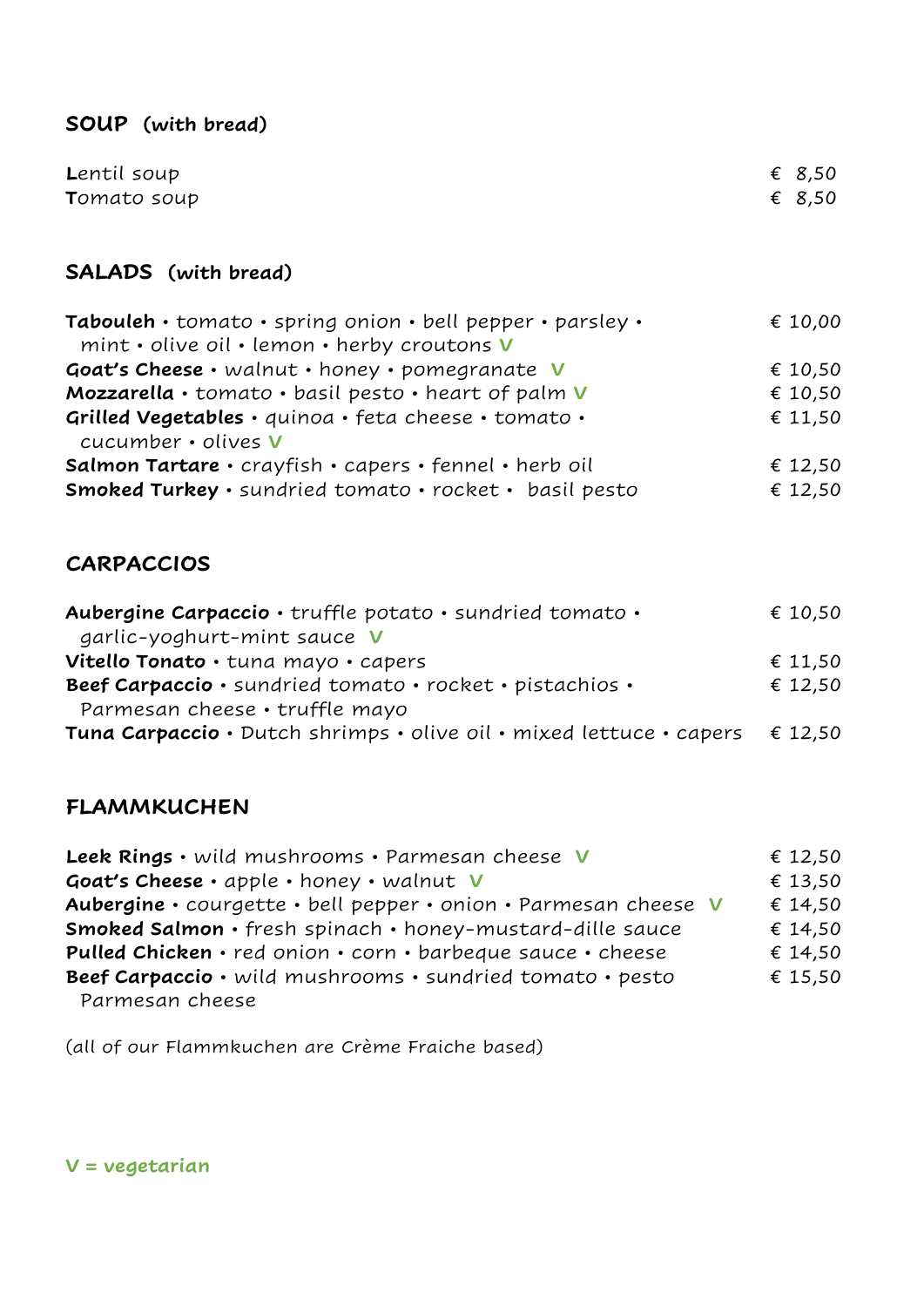#### **SPECIALS**

**Oven Baked Prawns** • mushroom • tomato • onion • garlic • dille  $\epsilon$  14,50 **Sashimi** • salmon • tuna • scallop • tempura prawn € 15,50 **Oysters** Fine de Claires 3 pieces **€** 9,50 6 pieces  $\epsilon$  18,00

#### **WARM DISHES**

| 2 Beef Croquettes · bread · mustard<br>€ $9,50$                                                                |                                                                                                                                                                                                                                                                                                                                                                                                                                                                         |  |                                                                                      |  |  |
|----------------------------------------------------------------------------------------------------------------|-------------------------------------------------------------------------------------------------------------------------------------------------------------------------------------------------------------------------------------------------------------------------------------------------------------------------------------------------------------------------------------------------------------------------------------------------------------------------|--|--------------------------------------------------------------------------------------|--|--|
| cheddar • fries                                                                                                | Black Angus Burger · barbeque sauce · grilled vegetables ·                                                                                                                                                                                                                                                                                                                                                                                                              |  | € 18,50                                                                              |  |  |
| Linguine Pasta:                                                                                                | mushrooms · pesto sauce · Parmesan cheese V<br>beef tenderloin · mushrooms · red wine sauce<br>prawns · saffron tomato sauce                                                                                                                                                                                                                                                                                                                                            |  | € 18,50<br>€ 20,50<br>€ 20,50                                                        |  |  |
|                                                                                                                | <b>Portobello</b> • truffle risotto • wild mushrooms •<br>Stuffed Aubergine · mushrooms · tomato · garlic · onion · cheese V<br>Salmon Steak · saffron sauce · matching garnish<br>Sea bream Fillet · black garlic sauce · matching garnish<br>Duck Breast · kumquat gravy · matching garnish<br>Rack of Lamb · honey-thyme sauce · matching garnish<br>Black Angus Entrecote · garlic butter · matching garnish<br>Beef Tenderloin · red wine sauce · matching garnish |  | € 19,50<br>€ 19,50<br>€ 21,00<br>€ 21,50<br>€ 22,00<br>€ 24,00<br>€ 24,50<br>€ 25,50 |  |  |
| Mixed Fish · salmon · sea bream · tuna · prawn · shellfish sauce<br>€ 55,00<br>matching garnish (per 2 people) |                                                                                                                                                                                                                                                                                                                                                                                                                                                                         |  |                                                                                      |  |  |

| Mixed Meat · tenderloin · entrecote · rack of lamb |  |  |  |  | € 55,00 |
|----------------------------------------------------|--|--|--|--|---------|
| matching garnish (per 2 people)                    |  |  |  |  |         |

#### **SIDE DISHES**

| <b>Fries with mayonnaise</b>       | € 3,50 |
|------------------------------------|--------|
| Sweet potato fries with mayonnaise | € 5,00 |
| Mixed salad                        | € 4,50 |
| Mixed vegetables                   | € 4,50 |